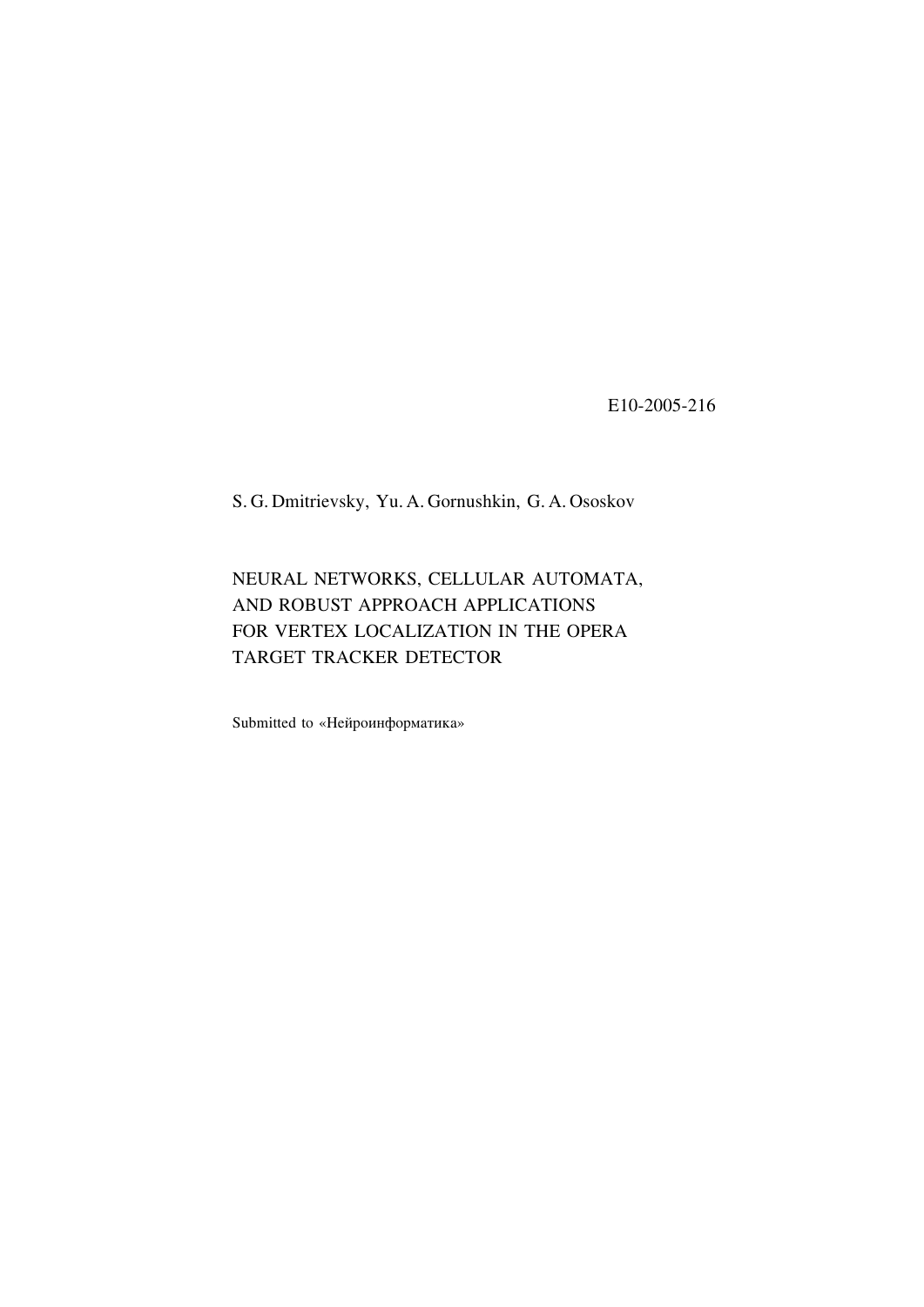Дмитриевский С.Г., Горнушкин Ю. А., Ососков Г. А. В10-2005-216 Применение нейронных сетей, клеточных автоматов и робастного подхода для локализации вершины взаимодействия в трековой системе целеуказания детектора OPERA

Описан нейросетевой подход для восстановления вершины нейтринного взаимодействия с помощью мишенного трекера в эксперименте OPERA. Использована прямоточная нейронная сеть (NN) с алгоритмом обратного распространения ошибки. Шля минимизации энергетического функционала NN использован метод сопряженных градиентов. Предварительная обработка данных проводилась с помощью клеточного автомата. Для определения мюонного трека применялось преобразование Хафа, а для восстановления оси адронного ливня использовался робастный метод подгонки. Сравнительный анализ предлагаемого метода с методами, основанными на использовании нейросетевого пакета SNNS, показал их одинаковую эффективность. Предлагаемый подход находится в стадии дальнейшего развития.

Работа выполнена в Лаборатории ядерных проблем им. В. П. Джелепова ОИЯИ.

Препринт Объединенного института ядерных исследований. Дубна, 2005

Dmitrievsky S. G., Gornushkin Yu. A., Ososkov G. A. E10-2005-216 Neural Networks, Cellular Automata, and Robust Approach Applications for Vertex Localization in the OPERA Target Tracker Detector

A neural-network (NN) approach for neutrino interaction vertex reconstruction in the OPERA experiment with the help of the Target Tracker (TT) detector is described. A feed-forward NN with the standard back propagation option is used. The energy functional minimization of the network is performed by the method of conjugate gradients. Data preprocessing by means of cellular automaton algorithm is performed. The Hough transform is applied for muon track determination and the robust fitting method is used for shower axis reconstruction. A comparison of the proposed approach with earlier studies, based on use of the neural network package SNNS, shows their similar performance. The further development of the approach is underway.

The investigation has been performed at the Dzhelepov Laboratory of Nuclear Problems, JINR.

Preprint of the Joint Institute for Nuclear Research. Dubna, 2005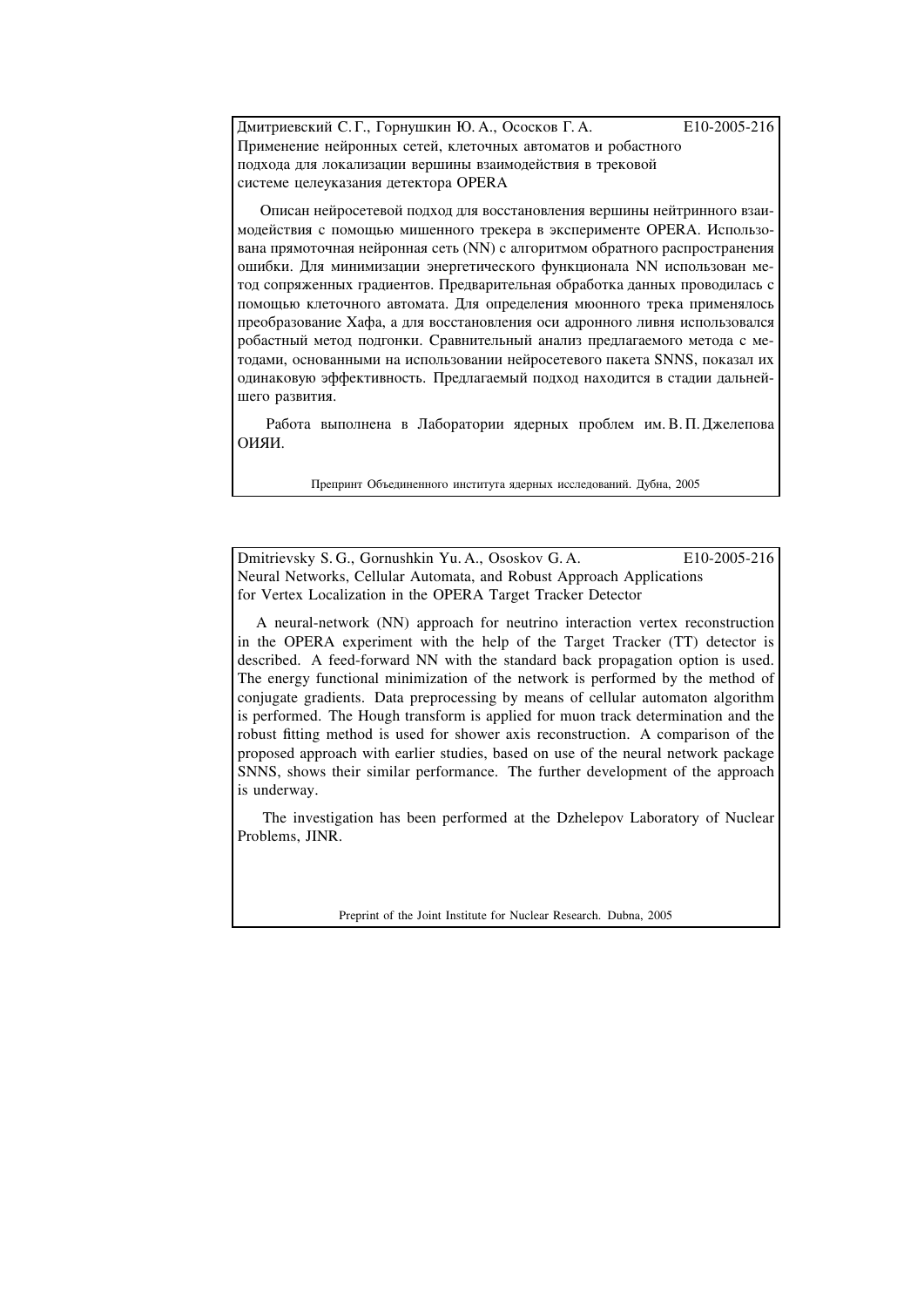## **INTRODUCTION**

The OPERA experiment [1] is designed for a direct observation of  $\nu_{\tau}$  appearance in the CNGS long baseline beam (from CERN to Gran Sasso Laboratory) as a result of  $\nu_\mu \rightarrow \nu_\tau$  oscillation.

OPERA exploits nuclear emulsions as very high resolution tracking devices for the direct detection of  $\tau$  leptons produced in the charge current (CC) interaction of the  $\nu_{\tau}$  with matter of the detector. The target part of the detector (see Fig. 1) consists of 62 target brick walls (photoemulsion layers, interlaced with led layers,



Fig. 1. General view of the OPERA setup

are organized in bricks). Each wall consists of ∼ 3300 bricks. It is accompanied by two planes  $(X-Y)$  of electronic Target Tracker (TT) detectors. The TT planes consist of 256 scintillator strips, each is  $\sim$  7 m long. The strips are read out by WLS fibers optically coupled to photodetectors on both ends of a strip. The TT mainly serves for a location of the event vertex's position, i. e. for a Brick Finding  $(BF)$   $-$  a procedure of a target brick identifying where a neutrino interaction occurred.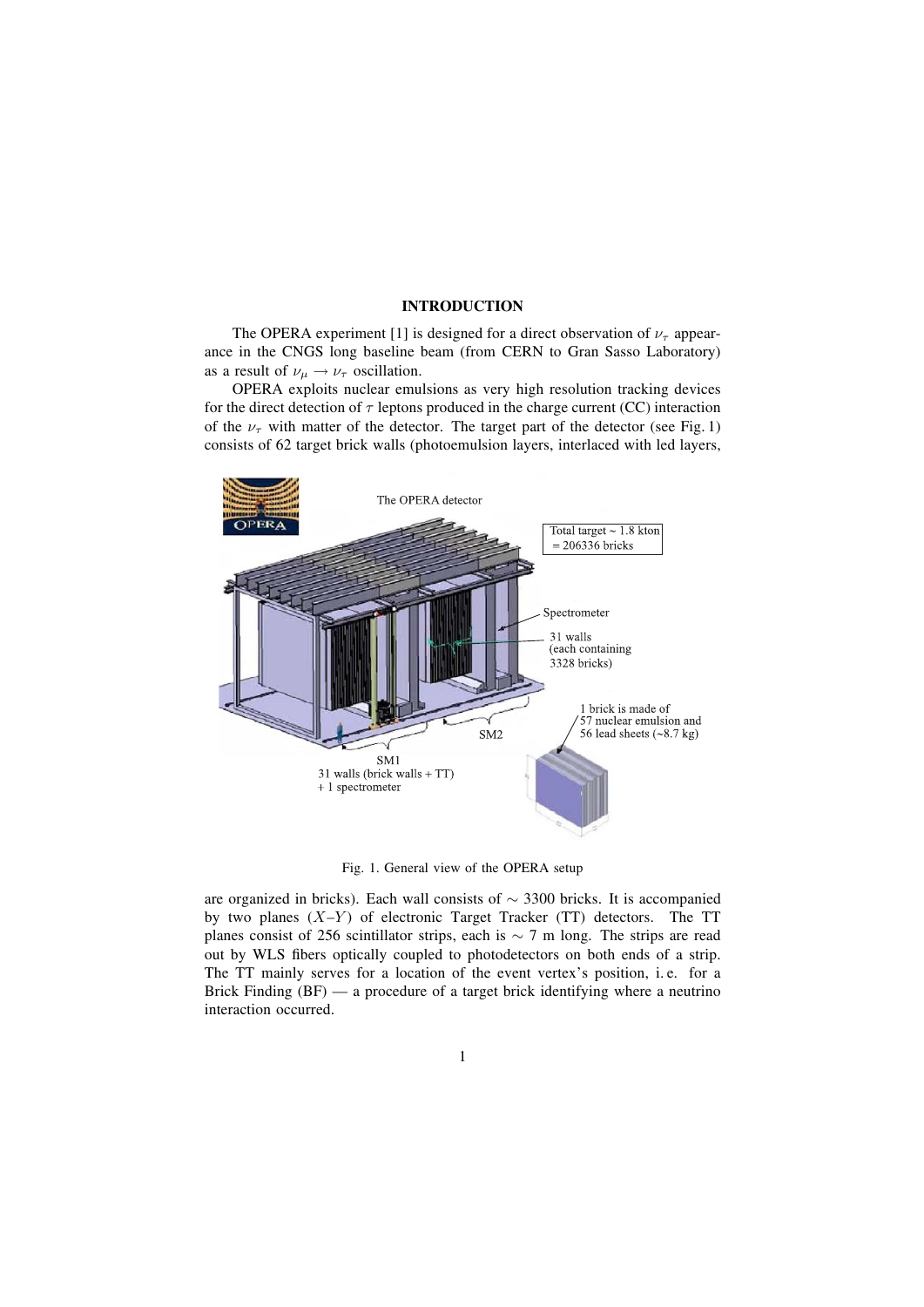A neural network (NN) approach was successfully employed in [2, 3] for the purpose of the BF. The NN used there had been generated by the Stuttgart NN Simulator (SNNS) [10] with feed-forward, standard back-propagation option. Input data were previously filtered by a kind of Hough transform method. The NN was trained separately on different classes of events. The BF strategy proposed in [2, 3, 4] was also different for muonic and non-muonic events, although in both cases it uses the idea of intersection of the previously found brick wall with either muon track or hadronic shower axis. In case of  $\tau$  decay the total BF efficiency achieved in [2, 3] was 72.4% for muonic, 68.1% for hadronic, and 72.5% for electronic events.

The goal of this work was to develop a BF program based on our NN code and on some other data handling algorithms developed by the JINR's OPERA group. As a first step of validation of our BF approach we tried to reproduce the results of the previous studies [2,3].

In our study we also split the BF task in two steps: we identify, first, the vertex wall, i.e. look for  $Z$  position of the vertex, and then, use it to locate a brick with the vertex of the given event.

# **1. EVENT CLEANING WITH THE HELP OF A CELLULAR AUTOMATON**

If one would try to identify the brick wall, containing neutrino interaction vertex, straightforwardly, as a wall in front of the first TT plane, containing some hits, it would often give a wrong result because of a presence of back-scattering (BS) particles. BS is particularly dangerous since it is correlated with the vertex. Since for the vertex reconstruction the tracking information is most useful, isolated hits (the product of neutron or gamma interactions with the detectors, natural radioactivity background, PMT noise, etc.) are misleading in most of the cases.

So, to facilitate the vertex location some preliminary event cleaning off isolated hits is needed. We propose the procedure, based on the cellular automaton (CA) approach [5].

A cellular automaton can be regarded as a simplified local form of neural networks. It is a dynamical system that evolves in discrete, usually two-dimensional, space consisting of binary cells.

The evolution rules are local, i. e. the system dynamics is determined by an unchanged set of rules, for example, a table, in accordance with which the new state of a cell is calculated on the basis of the states of the nearest neighbors surrounding it. It is important that this change of states is made simultaneously and in parallel, and the time proceeds discretely. An example of CA realization is the famous «Life» game.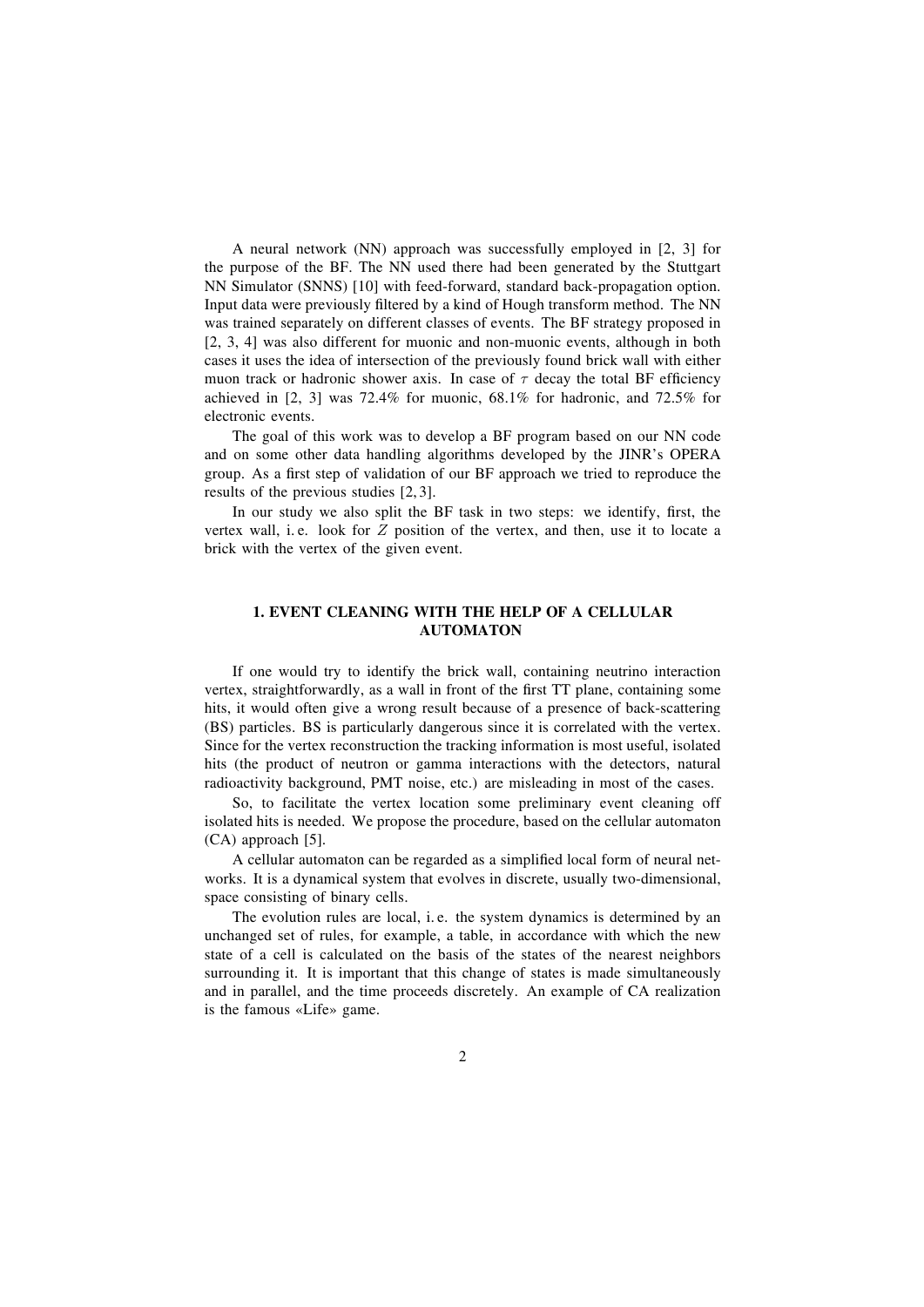We tested a set of different survival rules in order to eliminate more efficiently or, at least, reduce the number of disconnected hits which can distort the topology of the events. The results can be seen in Table 1. Here  $BS = 0$  means that there

|                  |                |                         |       | $BS = 0   BS = 1   BS = 2   CL$ |         |         |
|------------------|----------------|-------------------------|-------|---------------------------------|---------|---------|
| Without cleaning |                | 45.8%                   | 43.1% | 11.1%                           | $0.0\%$ |         |
|                  | With cleaning  |                         |       |                                 |         |         |
| <b>NAP</b>       | DR             | NN                      |       |                                 |         |         |
| 2                | 5              | 1                       | 64.4% | 32.6%                           | $3.0\%$ | $0.2\%$ |
| $\overline{c}$   | $\overline{4}$ | 1                       | 65.5  | 31.9                            | 2.6     | 0.2     |
| $\overline{c}$   | 3              | 1                       | 67.1  | 30.8                            | 2.1     | 0.3     |
| $\overline{c}$   | $\overline{2}$ | 1                       | 69.8  | 28.8                            | 1.4     | 0.5     |
| $\overline{c}$   | 5              | $\overline{c}$          | 64.0  | 34.1                            | 1.9     | 0.3     |
| $\overline{c}$   | 4              | $\overline{c}$          | 65.6  | 32.9                            | 1.5     | 0.4     |
| $\overline{c}$   | 3              | $\overline{c}$          | 67.7  | 31.2                            | 1.0     | 0.5     |
| $\overline{2}$   | $\overline{2}$ | $\overline{c}$          | 71.0  | 28.4                            | 0.6     | 1.5     |
| 4                | 5              | $\mathbf{1}$            | 59.8  | 34.7                            | 5.5     | 0.1     |
| 4                | 4              | 1                       | 60.6  | 34.3                            | 5.1     | 0.1     |
| 4                | 3              | 1                       | 61.7  | 33.8                            | 4.6     | 0.2     |
| $\overline{4}$   | $\overline{2}$ | 1                       | 63.6  | 32.6                            | 3.8     | 0.4     |
| 4                | 1              | 1                       | 67.2  | 30.2                            | 2.6     | 2.1     |
| 4                | 5              | 2                       | 60.9  | 34.3                            | 4.8     | 0.2     |
| 4                | 4              | $\overline{\mathbf{c}}$ | 62.1  | 33.9                            | 4.4     | 0.2     |
| 4                | 3              | $\overline{c}$          | 63.8  | 32.6                            | 3.7     | 0.3     |
| 4                | $\overline{c}$ | 2                       | 66.6  | 30.6                            | 2.7     | 0.6     |
| $\overline{4}$   | $\mathbf{1}$   | 2                       | 72.2  | 26.3                            | 1.5     | 0.3     |

**Table 1. Tuning of CA rules**



Fig. 2. An example of CA selected strips for a  $\nu_{\mu}$  CC event. Cross «+» marks the vertex real position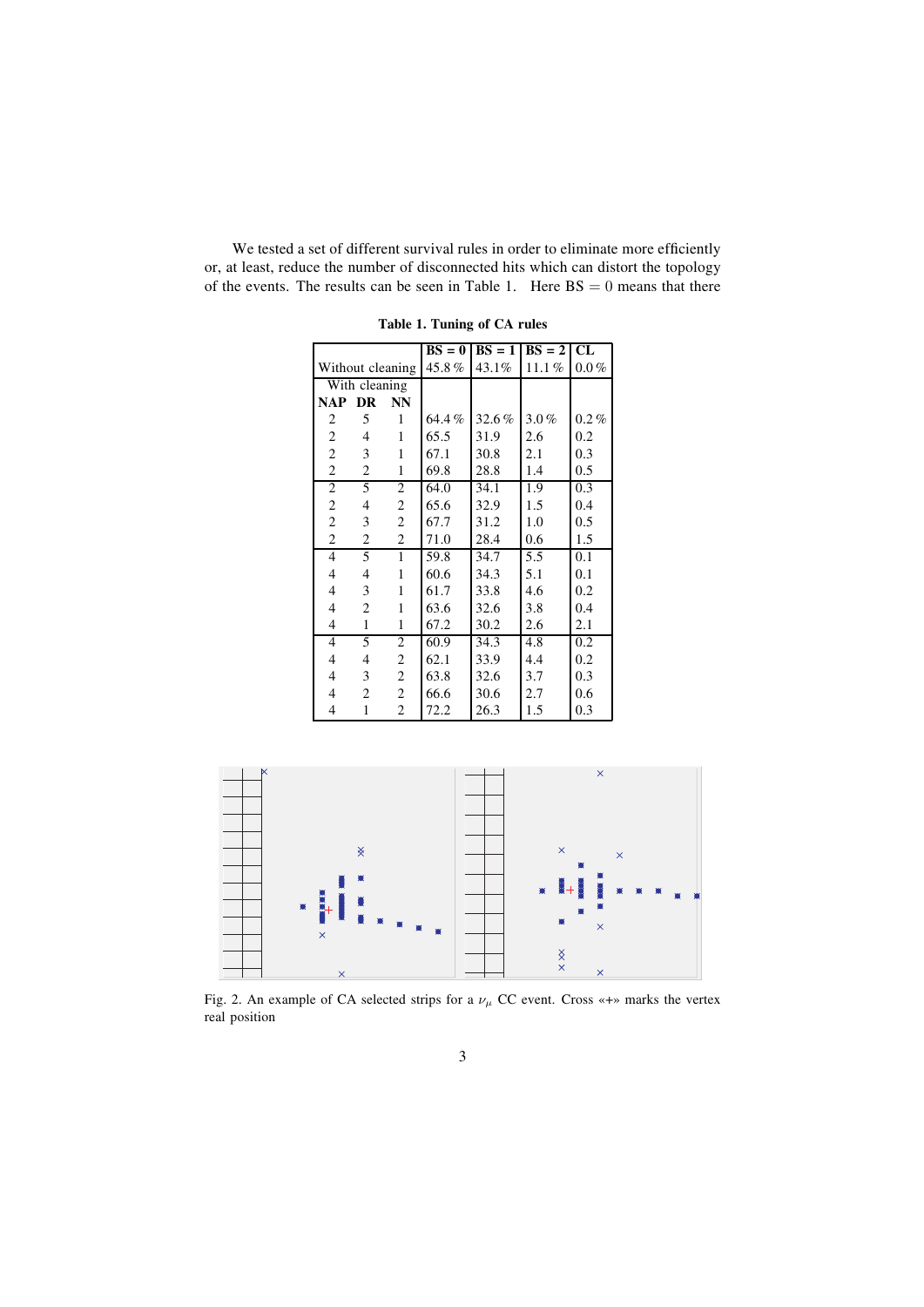is no BS particles,  $BS = 1$  — there is one hitted TT wall before the vertex wall,  $BS = 2$  – there are two hitted walls before the vertex wall. NAP – number of adjacent walls in which neighbors are being found,  $DR$  — distance along an adjacent wall measured in strip widths.  $NN$  — number of neighbors needed for a hit survival.  $CL$   $\rightarrow$  cleaning losses.

Finally, the cleaning method consists in removing of each hit that has none of 14 nearest neighbors in two adjacent walls. In Fig. 2 the selected CA hits are shown with respect to all hits for one of the  $\nu$ <sub>μ</sub>CC events.

## **2. CLASSIFICATION OF NEUTRINO EVENTS BY THEIR TOPOLOGY IN TT**

The CNGS  $\nu_{\mu}$  beam is optimized for  $\nu_{\tau}$  appearance search. The number of neutrino interactions expected for 5 years of operation is more than 32000. The number of interacting  $\nu_{\tau}$  is expected to be 240. Thus, overwhelming majority of neutrino events will be the  $\nu_{\mu}$  interactions. For each neutrino interaction the brick, containing the vertex, has to be identified, extracted and the emulsions have to be analyzed. A brick removed from the brick wall for emulsion analysis is not coming back again. So, to preserve a mass of the OPERA detector and to decrease the scanning load it is important to identify a vertex brick of any neutrino event with the highest efficiency. Only after comprehensive scanning analysis a conclusion on a type of the neutrino event can be made.

The neutrino interaction events can be separated in a few classes according to their topology in the TT detector. The BF procedure can be optimized differently for those classes depending on presence of muon track and hadronic showers.

CC muon neutrino interactions can be either quasi-elastic (QE) or deep inelastic scattering (DIS) events. The first event kind is characterized by a long muon track while in the second case the muon track is accompanied by a hadronic shower.

Neutrino events were separated in three categories depending on the number of the hitted walls and on the mean number of hits per TT plane. This separation is motivated by a fact that the NN performance used to locate the vertex wall is improved by separating events with small shower development from those of important one. The first kind of the events more likely corresponds to the OE interactions and the second one to DIS, where the BS is quite frequent. The three classes of the events are defined as follows:

1) Events with one or two hitted TT walls;

2) Events with more than two hitted walls and a mean number of hits/plane less than 2.5;

3) Events with more than two hitted walls and a mean number of hits/plane more than 2.5.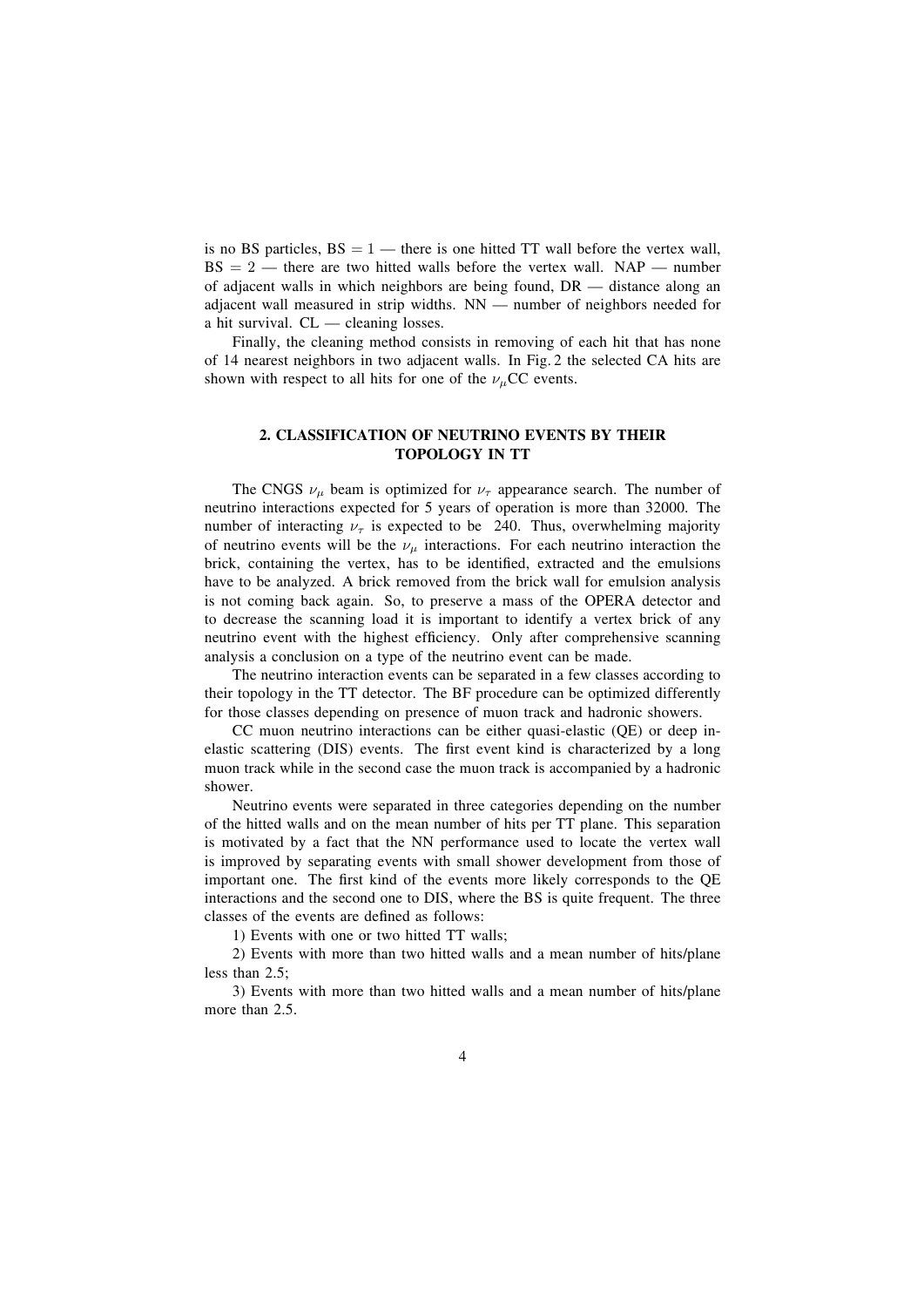The procedure of BF is described below only for the second and the third classes of the events because for the first class some other procedure should be applied.

## **3. MUON TRACK DETERMINATION BY MEANS OF THE HOUGH TRANSFORM**

In  $\nu_{\mu}$  CC and  $\tau \rightarrow \mu$  events a muon is produced which can be recognized by its long track. So we can try to determine the neutrino interaction vertex using a muon track information.

In case of the muonic events after CA filtering we use the method of variable slope histograms (VSH) for a muon track recognition.

The VSH method [6] is a particular case of the Hough transform [7] for straight lines revealing. The idea of the method consists in fragmentation of an inspected region by narrow parallel bands in every of which the number of hits is calculated (see Fig. 3). A slope of the bands is gradually changed from  $\alpha_{\min}$  to  $\alpha_{\text{max}}$ . When one of such slopes coincides with some of tracks, it would produce a maximum in the histogram corresponding to this slope.



Fig. 3. Graphic example of the VSH method principle

The method of projection is used for bins infilling. All hits are projected onto Y axis on a fixed angle by rule  $Y_{pr} = y - x\alpha$  (see Fig. 4) and values of corresponding histogram bins are increased. Starting from  $\alpha_{\min}$  we increase gradually the projection angle in the following way: for the kth direction  $\alpha_k$  is calculated as  $\alpha_k = \alpha_{\min} + k\Delta y/X_{\max}$ .

The criterion of the muon track definition is that a bin of histogram with the maximum value must contain at least 10 counts. When the maximal bin is found, the directions corresponding to  $95\%$  of maximum are fixed. If the number of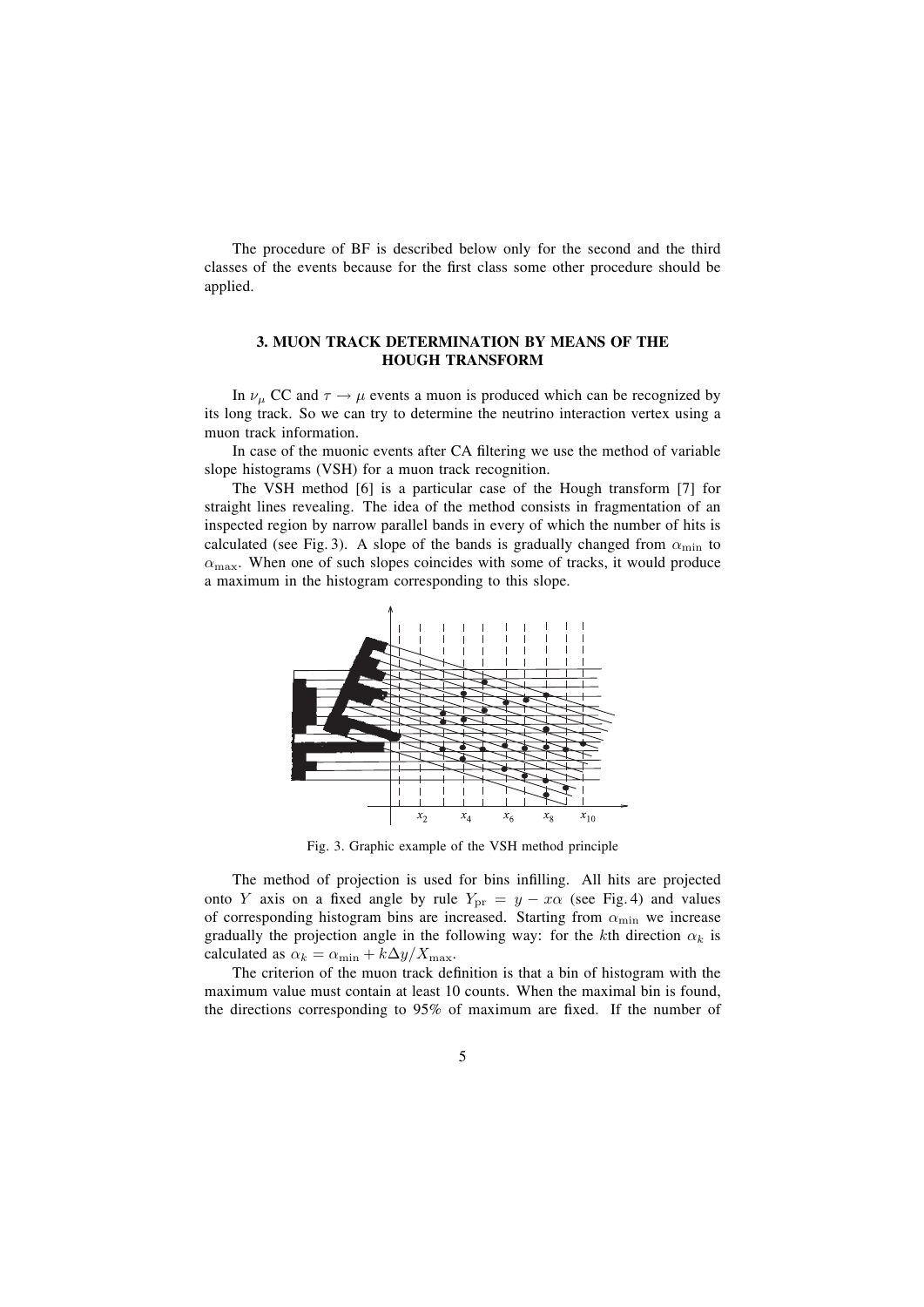

Fig. 4. The method of projection

such directions is less than 3 their parameters are used to determine then a vertex brick. Otherwise only a shower axis is reconstructed. In Fig. 5 the muon track found by the VSH method is shown.



Fig. 5. Muon track found by the VSH method

# **4. PRINCIPAL SHOWER AXIS RECONSTRUCTION USING A ROBUST LINE-FITTING METHOD**

The TT detector has a pitch of  $26 \text{ mm}$  and it is difficult to single out distinct tracks near the vertex of the event. In that case the reconstruction of a shower axis may be more useful for finding a general direction to the vertex.

For this purpose it is necessary to employ some line-fitting method. However, usual Least Square Method (LSM) may fail in case of our events because of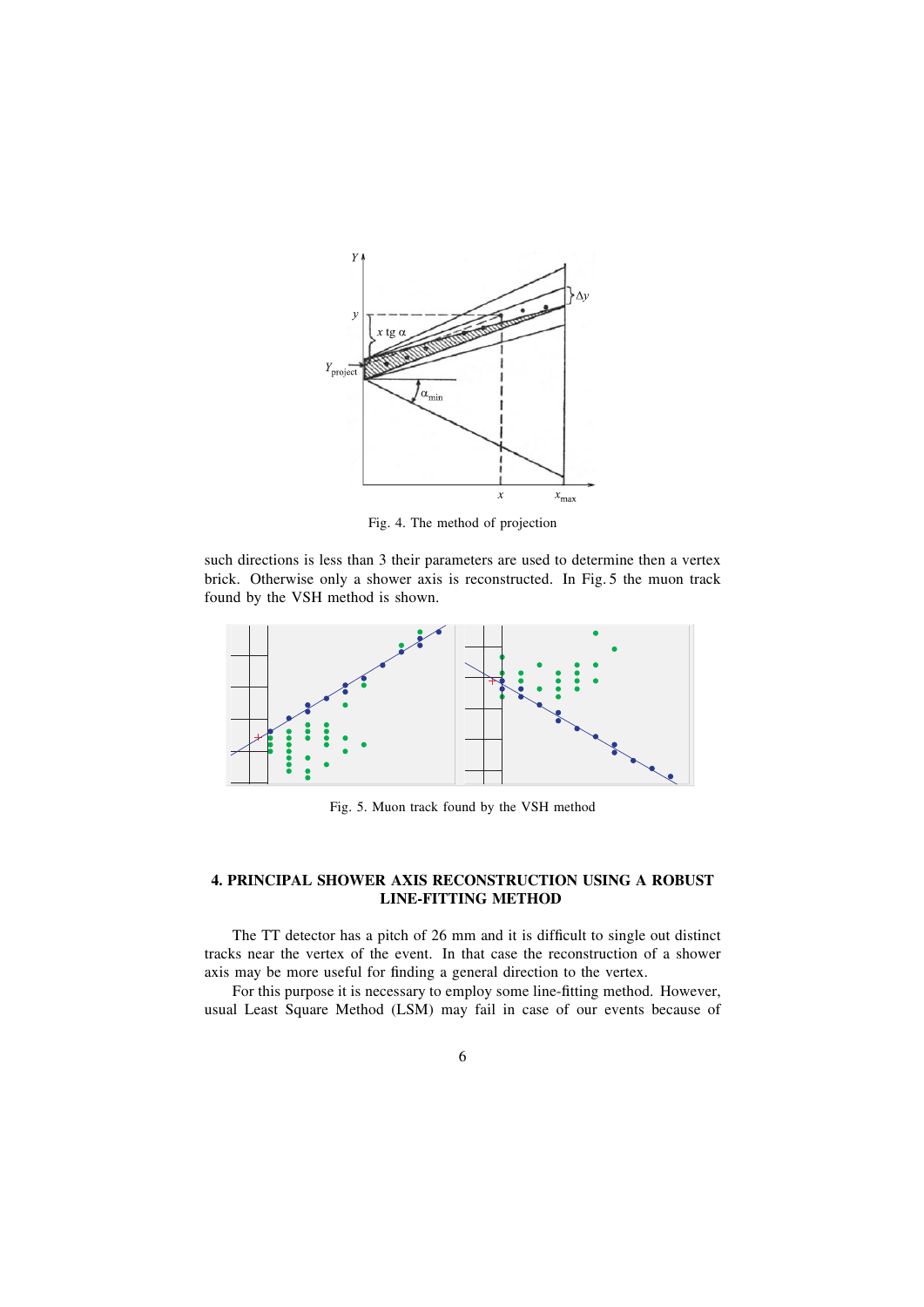presence of points-outliers or/and strong contamination. In both cases the crucial LSM assumption of residual normality is violated. So we propose to replace the Least Square functional

$$
L(\mathbf{p}) = \sum_{i} \epsilon_i^2 \tag{1}
$$

by a functional

$$
L(\mathbf{p}, \sigma) = \sum_{i} \rho(\epsilon_i), \tag{2}
$$

where **p** is the vector of parameters,  $\epsilon_i$  are residuals and  $\rho(\epsilon)$  is a compact contribution function.

The functional (2) minimization with respect to its parameters can be performed by solving the equation  $\frac{\partial L(p)}{\partial p} = \sum_{n=1}^{\infty}$  $\tilde{n}$  $i=1$  $\partial \rho(\epsilon_i)$  $\partial \epsilon_i$  $\frac{\partial \epsilon_i}{\partial p} = 0$ . As it can be demonstrated [8], that equation by denoting  $w(\epsilon) = \frac{1}{\epsilon}$  $\frac{\partial \rho(\epsilon)}{\partial \epsilon}$  can be modified to the form  $\frac{\partial L(p)}{\partial p} = \sum_{i=1}^{n}$ n  $i=1$  $w(\epsilon_i) \frac{\partial \epsilon_i}{\partial p} \epsilon_i = 0$ , which is similar to the normal LSM equations, but with the replacement of numerical weight coefficients by the weight function  $w(\epsilon)$  to be recalculated at each step of the iterative procedure.

It gives a weight to each measured point depending on its distance  $\epsilon$  from the fitted curve. The weight function must quickly decrease with growing the residual  $\epsilon$ .

To determine a principal shower axis we use the robust fit of a straight line to all hits excluding those of the found muon track, but including hits that belong to the first 3 walls with the energy deposition exceeding the average hit amplitude (to take into account double hits in some strips close to the vertex). We also take into account amplitude information (see Fig. 6) in such a way that a robust weight of each point changes accordingly to the energy deposited in the corresponding hit. Equation (3) describes a 2D weight function which is shown in Fig. 7.

$$
w(E, d, \sigma) = A \exp\left(-\frac{d^2}{2\sigma^2}\right),\tag{3}
$$

where  $A = \sqrt[4]{\frac{E}{E}}$  $\frac{E_{\text{max}}}{E_{\text{max}}}$  and  $\sigma$  decreases gradually during an iteration process.

The robust fit starts from an initial approximation, which is a line passing through the center of gravity of all hits and parallel to  $Z$  axis.

In Fig. 8 the shower axis reconstructed by a robust fitting method is shown for one of the  $\tau \rightarrow h$  events.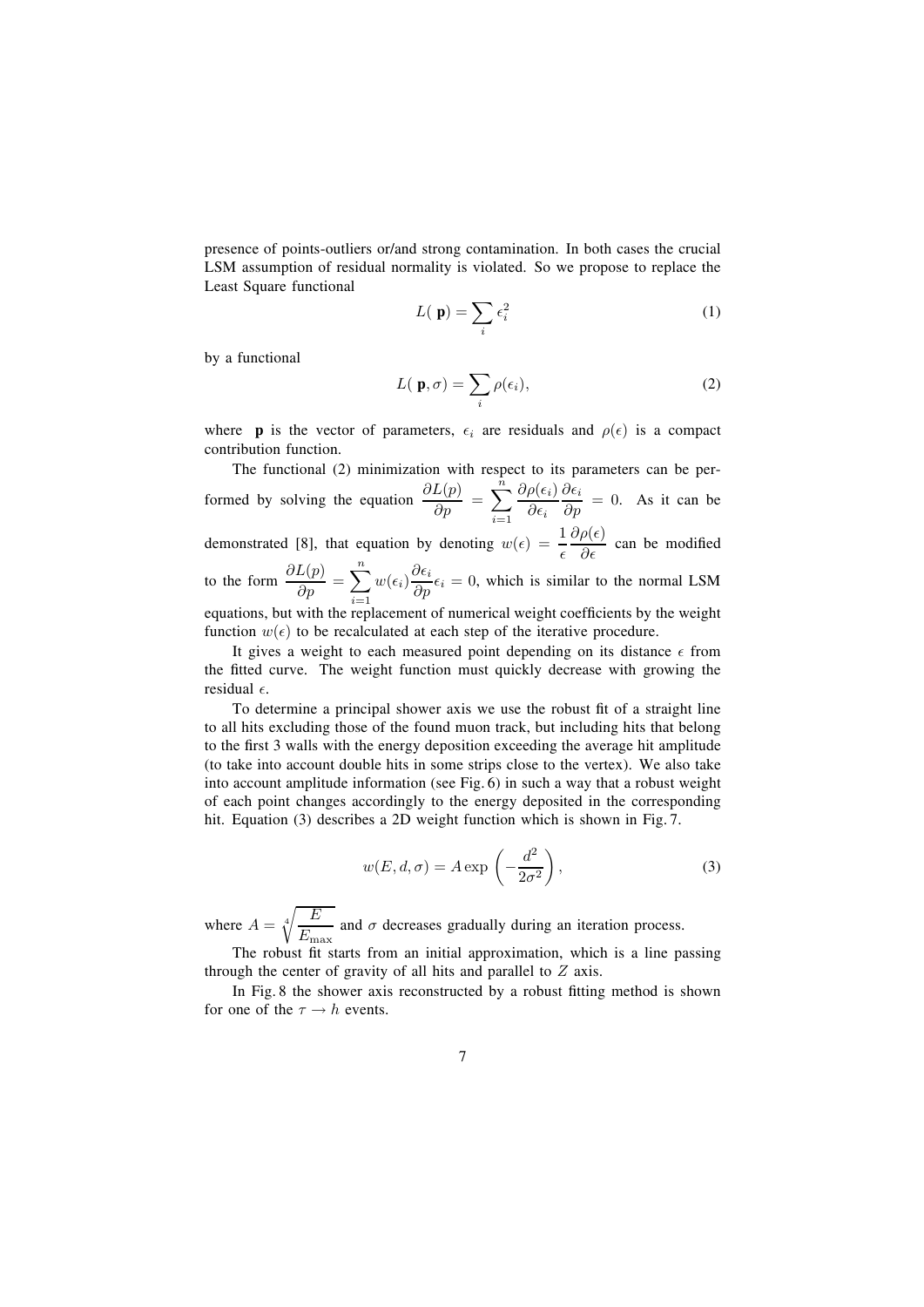

Fig. 6. Hit amplitudes 2D robust weights  $\frac{9}{2}$ <br> $\frac{1}{2}$ <br> $\frac{1}{2}$ <br> $\frac{1}{2}$ <br> $\frac{1}{2}$ <br> $\frac{1}{2}$ <br> $\frac{1}{2}$ <br> $\frac{1}{2}$ <br><br> $\frac{1}{2}$ <br><br><br><br><br><br><br><br><br><br><br><br><br><br><br><br><br><br>  $0.2$  $\begin{array}{c}\n140 \\
140 \\
120 \\
Rii \\
\text{ch} \left(\frac{100}{20} \, \text{so} \, \text{cm}\right) \\
\text{d} \left(\frac{100}{20} \, \text{cm}\right) \\
\text{d} \left(\frac{1}{20} \, \text{cm}\right) \\
\text{d} \left(\frac{1}{20} \, \text{cm}\right) \\
\text{d} \left(\frac{1}{20} \, \text{cm}\right) \\
\text{d} \left(\frac{1}{20} \, \text{cm}\right) \\
\text{d} \left(\frac{1}{20} \, \text{cm}\right) \\
\text{d} \left(\frac{1$  $\frac{1}{2}$ <br>  $\frac{1}{2}$ <br>  $\frac{1}{2}$ <br>  $\frac{1}{2}$ <br>  $\frac{1}{2}$ <br>  $\frac{1}{2}$ <br>  $\frac{1}{2}$ <br>  $\frac{1}{2}$ <br>  $\frac{1}{2}$ <br>  $\frac{1}{2}$ <br>  $\frac{1}{2}$ <br>  $\frac{1}{2}$ <br>  $\frac{1}{2}$ <br>  $\frac{1}{2}$ <br>  $\frac{1}{2}$ <br>  $\frac{1}{2}$ <br>  $\frac{1}{2}$ <br>  $\frac{1}{2}$ <br>  $\frac{1}{2}$ <br>  $\frac{1}{2}$ <br>  $-10$  $-15$ 



Fig. 8. Axes for hadronic shower reconstructed by the robust fit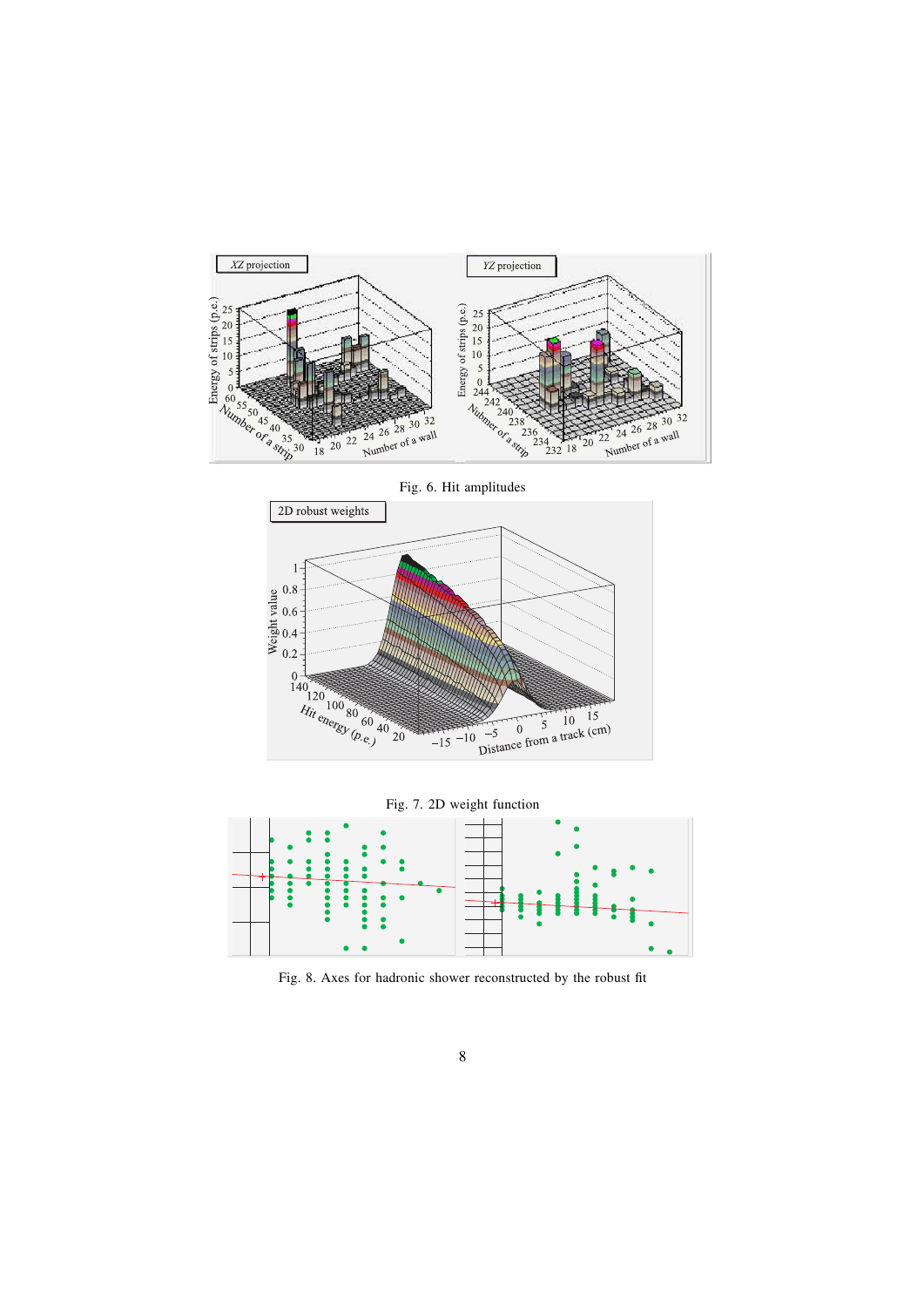#### **5. VERTEX WALL DETERMINATION**

For the purpose of the vertex wall determination we use a neural network approach based on a multilayer perceptron (MLP).

A typical MLP network consists of a set of source nodes forming the input layer, one or more hidden layers of computation nodes (artificial neurons), and an output layer of nodes (see Fig. 9). Each layer is fully connected to the next



Fig. 9. MLP structure

one. The multiple real-valued input signal propagates through the network layerby-layer according to a set of weights of neurons putting each subsequent output through some nonlinear activation function  $g(x)$  (Fig. 10).



Fig. 10. Activation function

MLPs are still the most usable NN type in physics due to possibilities of their training by Monte-Carlo data and nonexpensive hardware implementation.

We use MLP with standard back propagation training algorithm [9]. The energy functional minimization of the network is performed by the method of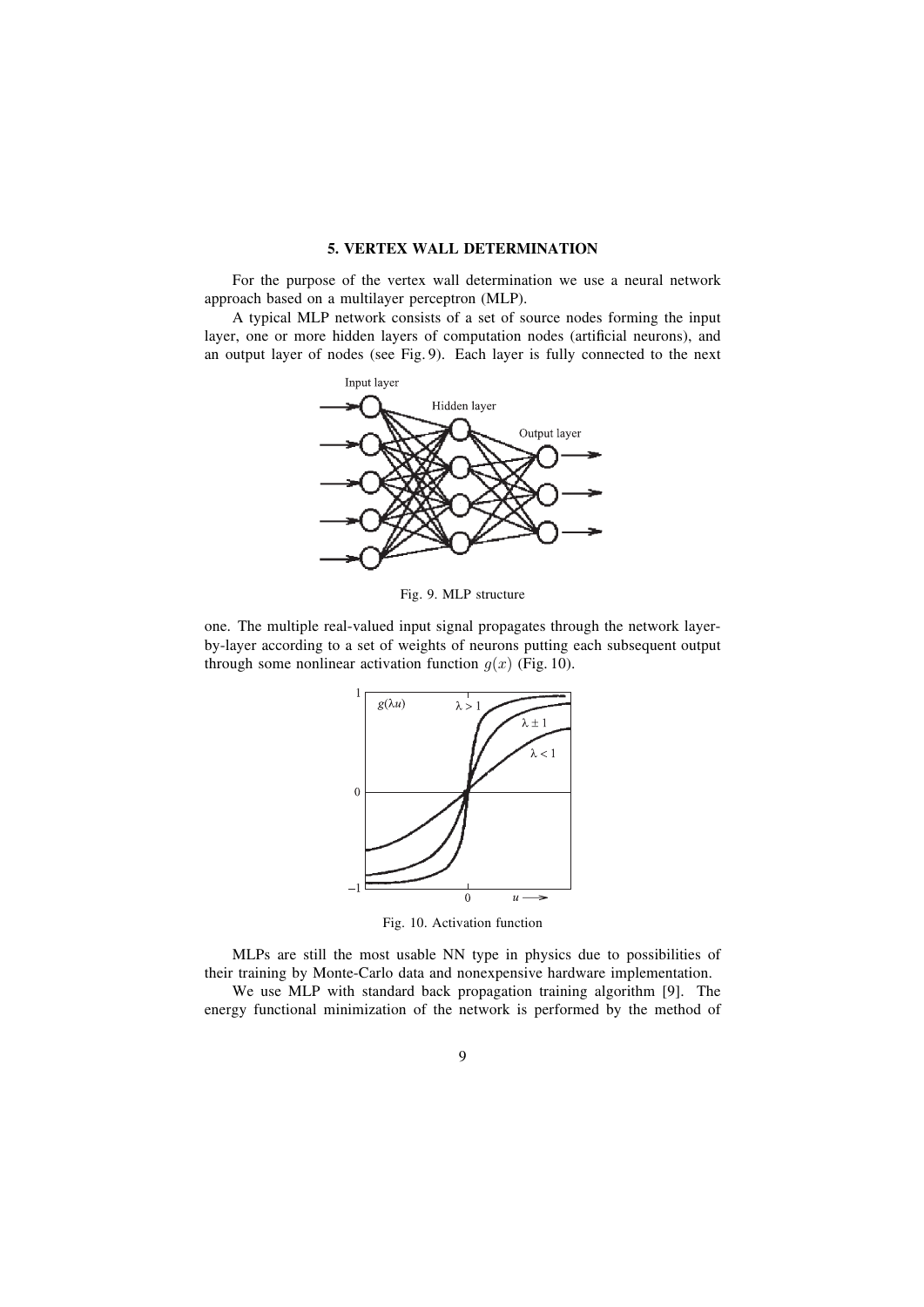conjugate gradients (CG). Our first goal was to reproduce the results of  $[2, 3]$ making use of our own NN code and we started with about the same input parameters. The numbers of neurons in the input and hidden layers are equal to 14. Input variables estimated for the first 3 hitted TT walls are as follows:

- Total amplitude of hits in a particular wall;
- Number of the hits in the wall;
- Dispersion of the hits in the wall;

• The mean distance of the hits in the wall with respect to the event shower axis.

In addition to those variables, ratios of energy in the next wall with respect to the previous one, E2/E1 and E3/E2, are also included to the input parameters to train the NN. Their distributions for different kinds of BS are shown in Fig. 11.



Fig. 11. E2/E1 and E3/E2 ratio distributions

As can be seen in Fig. 12 the most significant input parameters, for example, for  $\tau \rightarrow \mu$  type of event are mean distances of hits in the first three walls with respect to the event shower axis.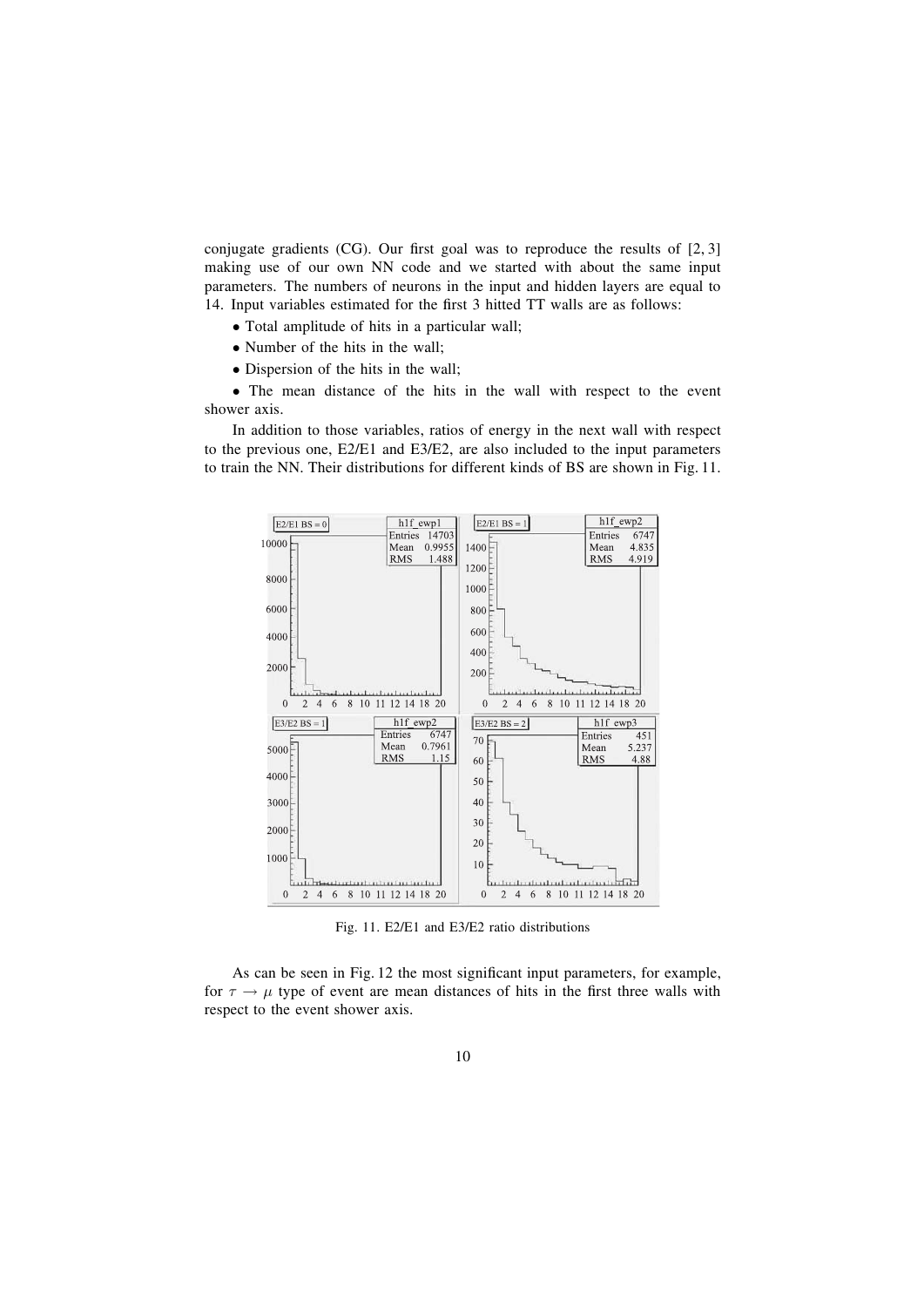

Fig. 12. Relative significance of the input parameters

# **6. MLP(CG) vs. SNNS COMPARISON**

Stuttgart Neural Network Simulator (SNNS) package [10] includes vast spectrum of different NN architectures and training algorithms and it is intended for solving wide range of problems. Our net (or the MLP(CG)) was elaborated especially for the OPERA data analysis, therefore it is simple, compact and can be directly built in OPERA software. We found it to be more flexible and easy to use than SNNS with similar performance.

The comparative study of MLP(CG) and SNNS with analogous training and minimization algorithm shows that corresponding mean square errors (MSE) after 8000 epochs are approximately equal to each other. Comparison results are shown in Table 2.

|                                                              | MLP(CG) |  | <b>SNNS</b>                                            |     |
|--------------------------------------------------------------|---------|--|--------------------------------------------------------|-----|
|                                                              |         |  | Efficiency   MSE   Efficiency                          | MSE |
| $\tau \rightarrow \mu$ 2cl.                                  |         |  | $84.4 \pm 2.9$ 0.249 84.5 $\pm$ 3.3 0.247              |     |
| $\tau \rightarrow \mu$ 3cl.                                  |         |  | $84.1 \pm 3.4 \mid 0.199 \mid 84.2 \pm 3.2 \mid 0.198$ |     |
| $\nu_{\mu}$ CC 2 cl.                                         |         |  | $85.2 \pm 3.6 \mid 0.224 \mid 85.1 \pm 3.1 \mid 0.228$ |     |
| $\nu_{\mu}$ CC 3 cl. 84.9 ± 2.6 0.207 84.9 ± 2.8 0.209       |         |  |                                                        |     |
| $\nu_{\mu}$ NC 2 cl. 79.9 ± 4.6 0.269 78.8 ± 3.8 0.285       |         |  |                                                        |     |
| $\nu_{\mu}$ NC 2 cl. 83.2 ± 3.5 0.226 83.2 ± 3.4 0.225       |         |  |                                                        |     |
| $\tau \rightarrow e$ 3 cl. 89.5 ± 3.6 0.178 89.8 ± 3.8 0.174 |         |  |                                                        |     |
| $\tau \rightarrow h$ 3 cl. 84.4 ± 3.1 0.197 85.3 ± 2.7 0.187 |         |  |                                                        |     |

**Table 2. MLP(CG) vs. SNNS**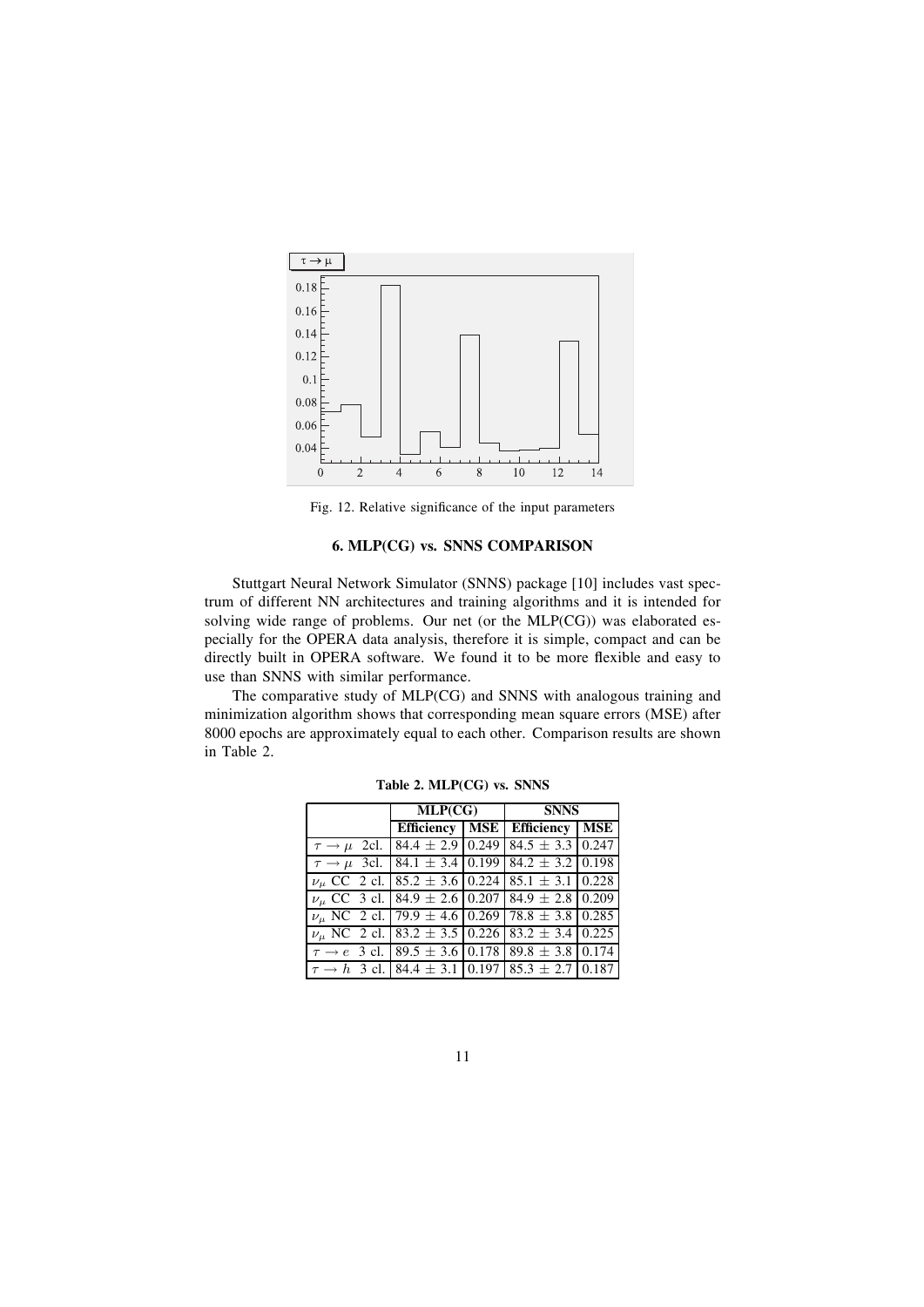## **7. VERTEX BRICK IDENTIFICATION**

After the vertex wall is selected by the NN, we use its position and a muon track or a shower axis parameters to determine  $x-y$  coordinates of the vertex brick in the wall.

The distributions of vertex residual for  $\tau \to \mu$  and  $\nu_{\mu}$ CC events (approximated by the sum of two Gaussians for comparison) can be seen in Fig. 13 and Fig. 14, correspondingly. The sigma values are comparable with that given in [4].



Fig. 13.  $\tau \rightarrow \mu$  vertex resolution



Fig. 14.  $\nu_{\mu}$  CC vertex resolution

## **8. PRELIMINARY RESULTS**

In our studies we were restricted by the officially MC statistics which is not probably sufficient in some cases.

Wall finding (WF) and brick identification (BI) efficiencies calculated for available simulated data sets are presented in Table 3. Total BF efficiency is a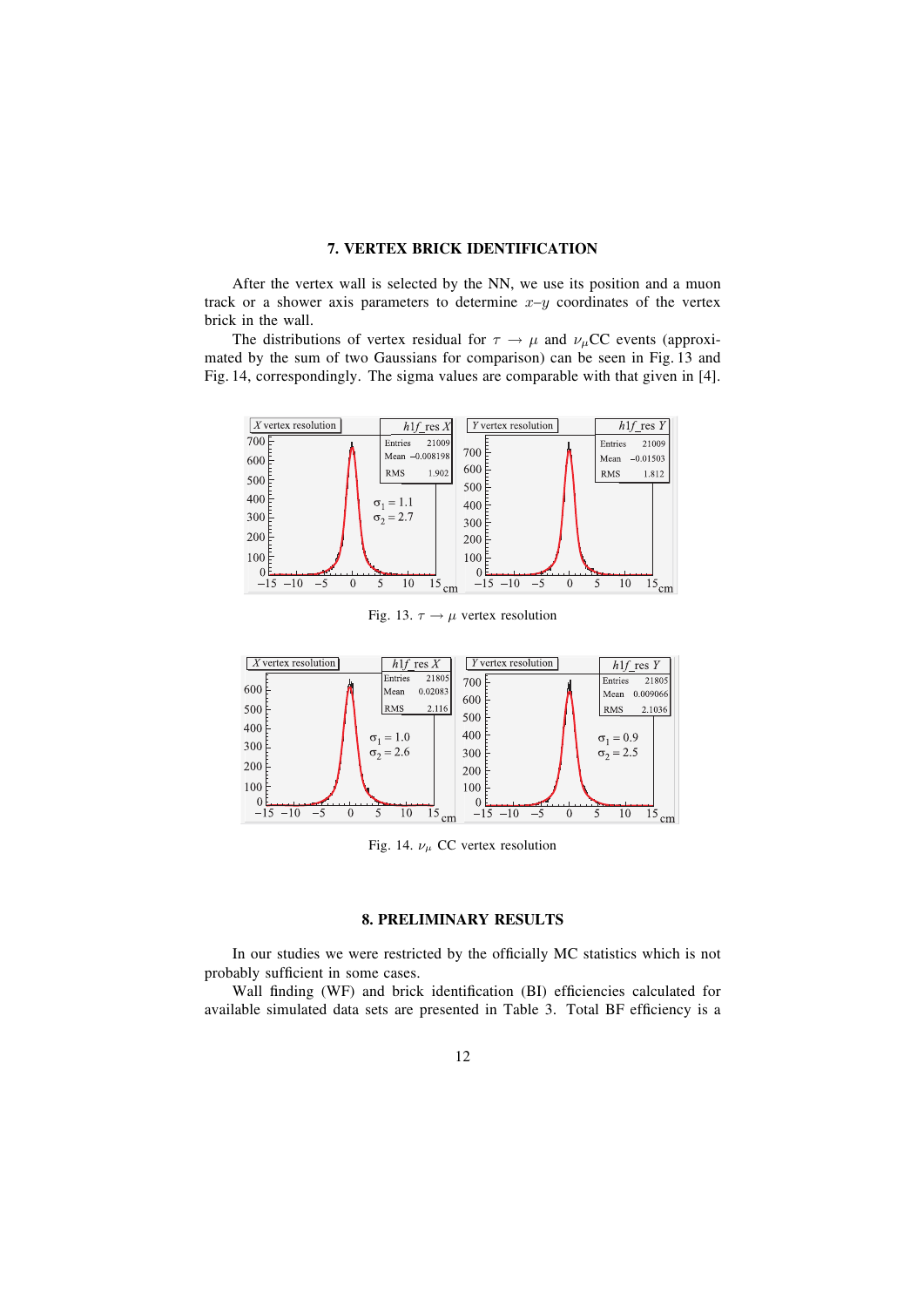multiplication of those two. The uncertainty of these results is about 5%. For a comparison purpose efficiency for various types of  $\nu_{\tau}$  events obtained in [2, 3] are shown in Table 4.

Table 3. Wall finding (neural network), brick identification, and total BF efficiency

|                                     | WF                                   | -BI - | - BF |
|-------------------------------------|--------------------------------------|-------|------|
|                                     | $\mu$ 84.3 78.2 66.0                 |       |      |
|                                     | $\rightarrow e$ 89.5 75.8 67.8       |       |      |
|                                     | $\rightarrow h$   84.4   75.4   63.6 |       |      |
| $\nu_{\mu}$ CC 85.1 80.9 68.8       |                                      |       |      |
| $\nu_{\mu}$ NC   82.1   67.1   55.1 |                                      |       |      |

Table 4. Corresponding efficiencies obtained earlier

| Wн |                            | RК |
|----|----------------------------|----|
|    | $\mu$   88.6   81.7   72.4 |    |
|    | $e$   86.1   84.2   72.5   |    |
|    | $h$   83.8   81.3   68.1   |    |

#### **9. CONCLUSION AND OUTLOOK**

We have created the BF program, based on some algorithms usually applied for similar purposes.

The wall finding efficiency for the studied neutrino reactions is found to be the same as in the previous works, however, the current BF efficiency is still lower. It may be because of lack of MC statistics, of some difference in MC samples, etc., however, it is clear that a further optimization of the algorithms is necessary.

As the next steps, we plan

• to work on a further algorithm optimization;

• to implement the BF strategy with identification not just one but few most probable vertex bricks;

• to make better separation of neutrino events to classes;

 $\bullet$  to generate sufficient statistics of realistic MC events making use of the information of calibration and commissioning of the TT.

**Acknowledgements.** The authors express their gratitude to A. Krasnoperov for MC simulations, to A. Stadnik for his valuable help with developing MLP software, and to Marcos Dracos for valuable discussions and support of this work.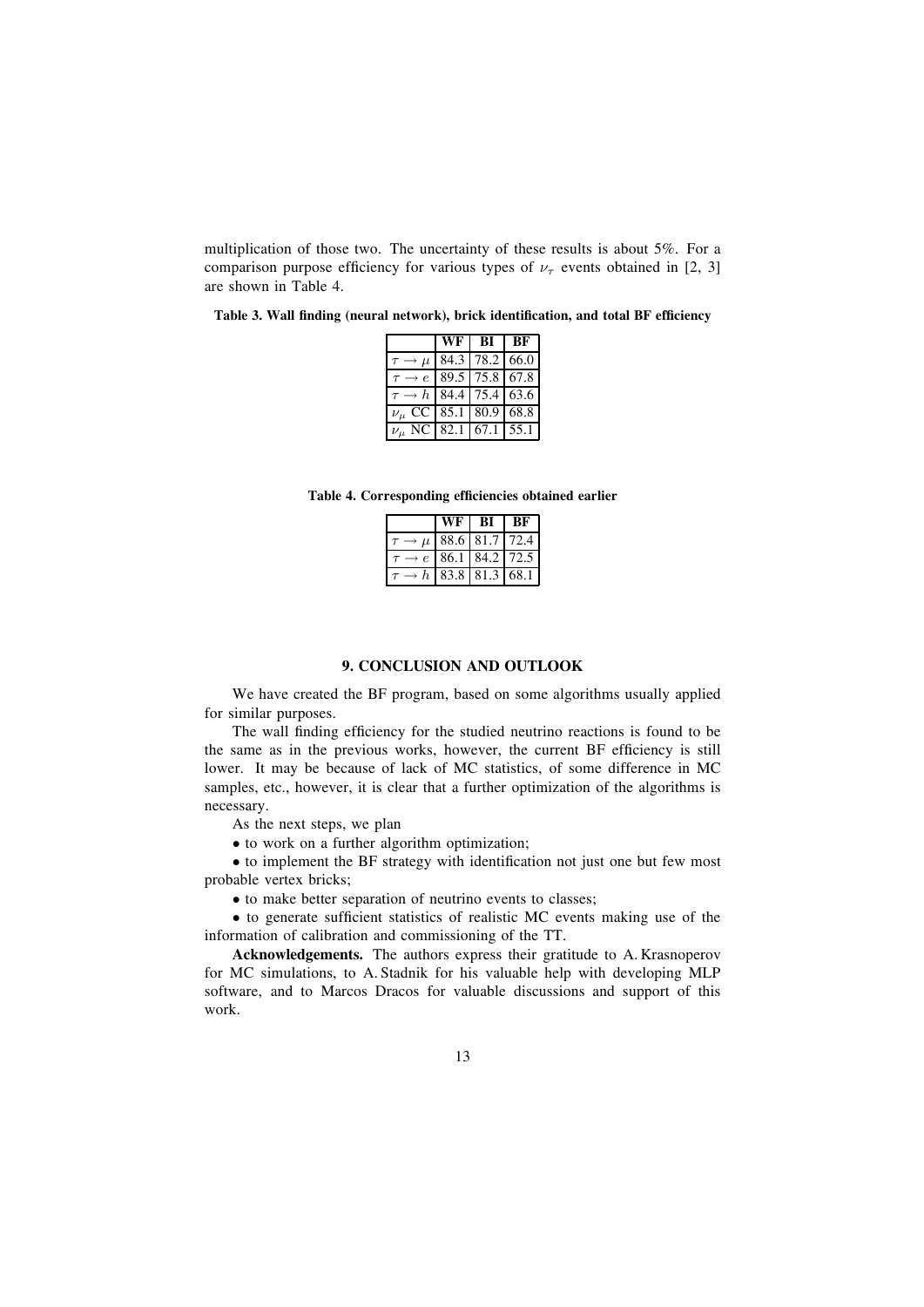## **REFERENCES**

- 1. *Guler M. et al.* CERN/SPSC 200-028, SPSC/P318, LNGS P25/2000, July 10, 2000.
- 2. *Laktineh I.* Brick Finding Efficiency in Muonic Decay Tau Neutrino Events. OPERA Internal Note, 21 January, 2002.
- 3. *Laktineh I.* Brick Finding Efficiency of No-Muon Tau Neutrino Events in OPERA. OPERA Internal Note, 18 November, 2002.
- 4. *Heritier C., Autiero D.* Status of Brickfinding. OPERA Meeting, Napoli, October 23-25, 2003.
- 5. *Glazov A. et al.* Filtering Tracks in Discrete Detectors Using a Cellular Automaton // Nucl. Instr. Meth. A. 1993. V. 329. P. 262-268.
- 6. *Nikitin V. A., Ososkov G. A.* Automatization of Physical Experiment Measurement and Data Processing. M.: MSU, 1986.
- 7. *Hough P. V. C.* A Method and Means for Recognizing Complex Patterns. US Patent: 3, 069, 654, Dec. 1962.
- 8. *Ososkov G. A.* Elastic Arm Methods of Data Analysis as a Robust Approach // Tatra Mount. Math. Publ. 2003. V. 26. P. 291-306.
- 9. *Khanna T.* Foundation of Neural Networks. N.Y.: Addison-Wesley, 1989.
- 10. *Zell A. et al.* SNNS User Manual, Version 4.1. Report N 6/95. SNNS is (Copyright) 1990-95 SNNS Group, Institute of Parallel and Distributed High-Performance Systems (IPVR), University of Stuttgart, Germany.

Received on December 26, 2005.